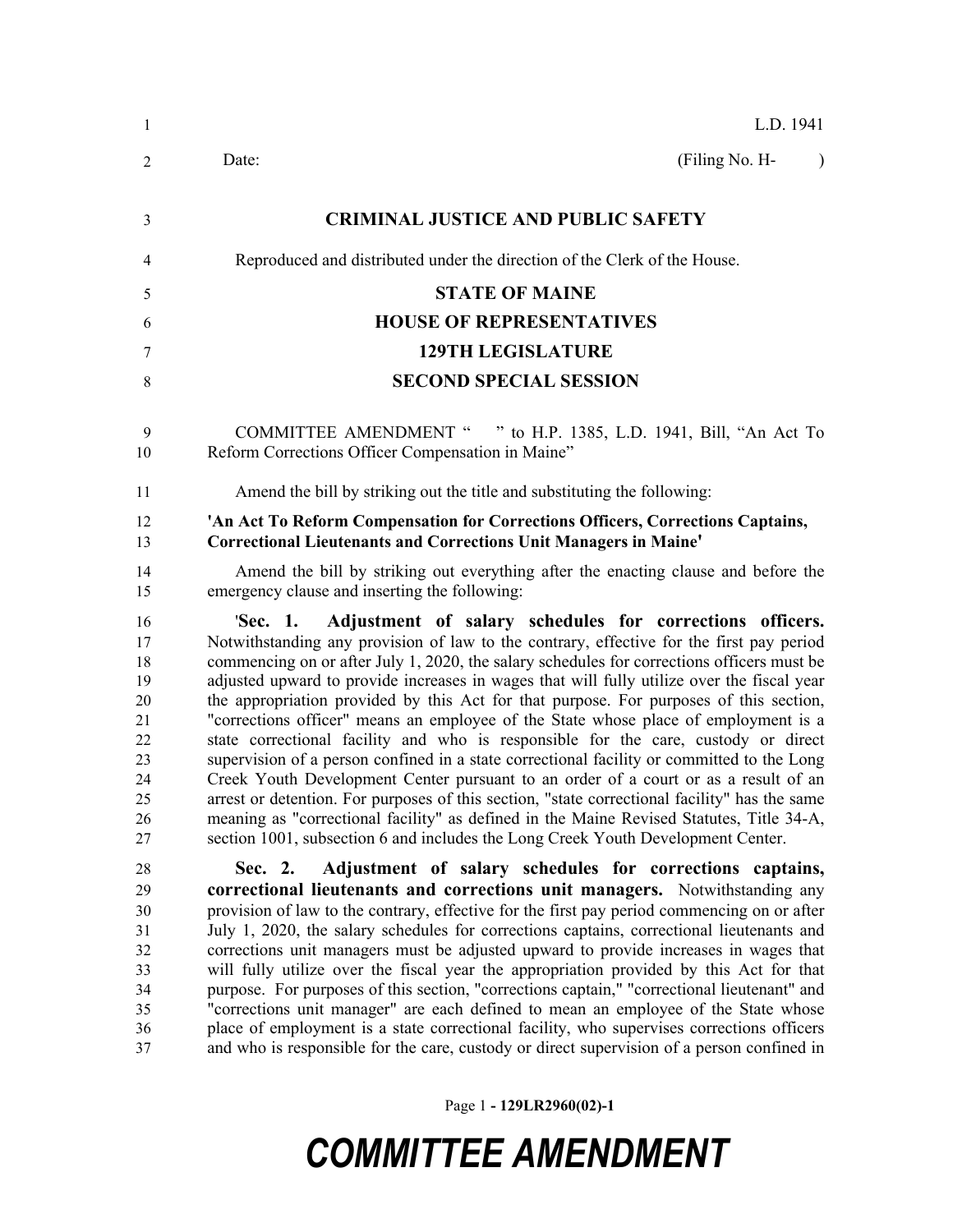a state correctional facility or committed to the Long Creek Youth Development Center pursuant to an order of a court or as a result of an arrest or detention. For purposes of this section, "state correctional facility" has the same meaning as "correctional facility" as defined in the Maine Revised Statutes, Title 34-A, section 1001, subsection 6 and includes the Long Creek Youth Development Center.

 **Sec. 3. Appropriations and allocations.** The following appropriations and allocations are made.

## **CORRECTIONS, DEPARTMENT OF**

### **Administration - Corrections 0141**

 Initiative: Provides pay increases for correctional officers and positions at the Long Creek Youth Development Center responsible for the care, custody or direct supervision of a person confined at the facility.

| 13 | <b>GENERAL FUND</b>       | 2019-20 | $2020 - 21$ |
|----|---------------------------|---------|-------------|
| 14 | Personal Services         | \$0     | \$6,759     |
| 15 |                           |         |             |
| 16 | <b>GENERAL FUND TOTAL</b> | \$0     | \$6,759     |

#### **Administration - Corrections 0141**

 Initiative: Provides pay increases for corrections captains, correctional lieutenants, corrections unit managers and positions at the Long Creek Youth Development Center that supervise those responsible for the care, custody or direct supervision of a person confined at the facility.

| 22 | <b>GENERAL FUND</b>       | 2019-20 | 2020-21 |
|----|---------------------------|---------|---------|
| 23 | <b>Personal Services</b>  | \$0     | \$9,597 |
| 24 |                           |         |         |
| 25 | <b>GENERAL FUND TOTAL</b> | \$0     | \$9,597 |

#### **Bolduc Correctional Facility Z155**

 Initiative: Provides pay increases for corrections captains, correctional lieutenants, corrections unit managers and positions at the Long Creek Youth Development Center that supervise those responsible for the care, custody or direct supervision of a person confined at the facility.

| 31 | <b>GENERAL FUND</b>       | 2019-20 | 2020-21   |
|----|---------------------------|---------|-----------|
| 32 | <b>Personal Services</b>  | \$0     | \$136,038 |
| 33 |                           |         |           |
| 34 | <b>GENERAL FUND TOTAL</b> | \$0     | \$136,038 |

**Bolduc Correctional Facility Z155**

Page 2 **- 129LR2960(02)-1**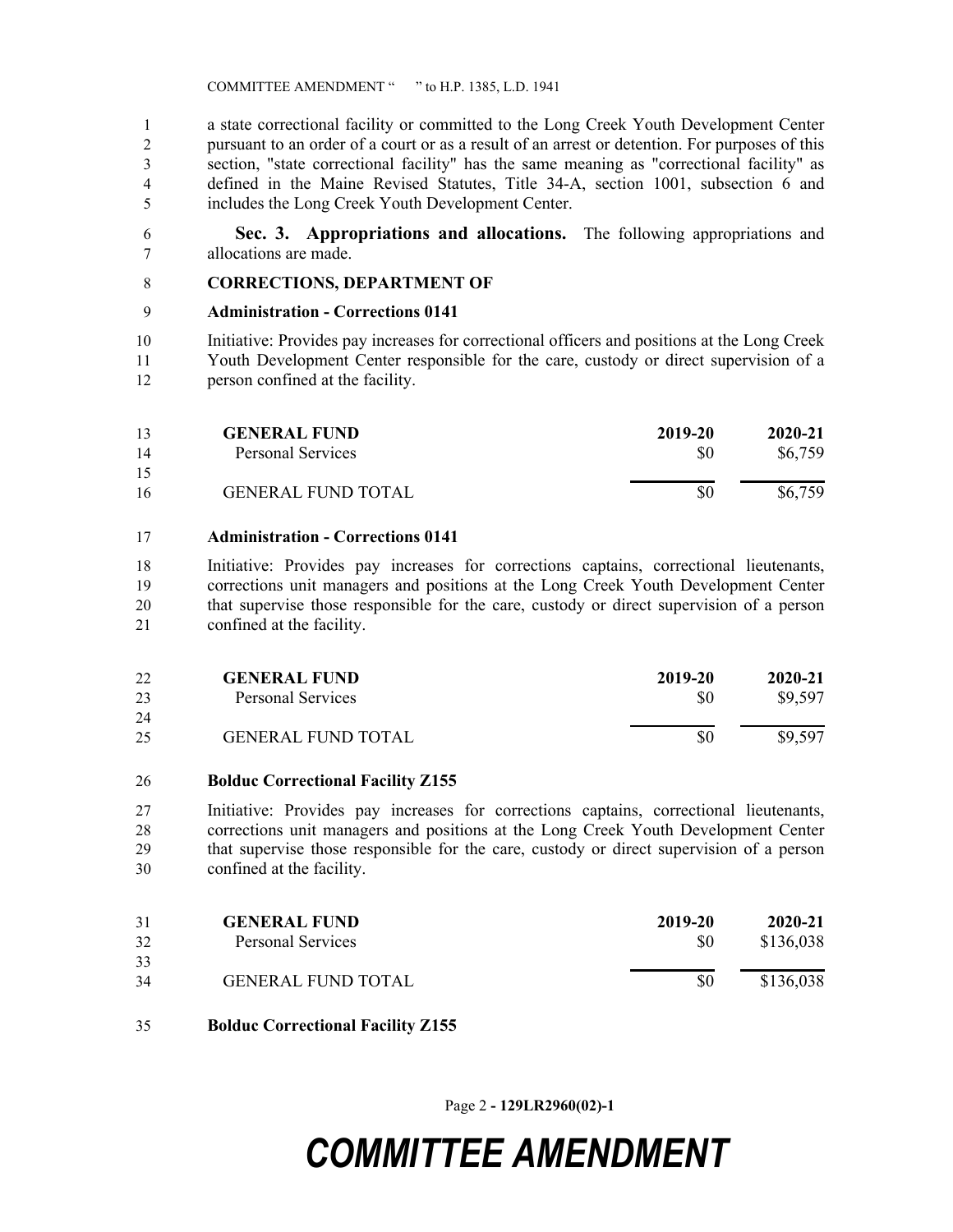COMMITTEE AMENDMENT " " to H.P. 1385, L.D. 1941

- Initiative: Provides pay increases for correctional officers and positions at the Long Creek
- Youth Development Center responsible for the care, custody or direct supervision of a person confined at the facility.

| $\overline{4}$ | <b>GENERAL FUND</b>       | 2019-20 | $2020 - 21$ |
|----------------|---------------------------|---------|-------------|
| $\sim$         | Personal Services         | SO.     | \$1,405,857 |
| 6              |                           |         |             |
|                | <b>GENERAL FUND TOTAL</b> | \$0     | \$1,405,857 |

### **Correctional Center 0162**

 Initiative: Provides pay increases for corrections captains, correctional lieutenants, corrections unit managers and positions at the Long Creek Youth Development Center that supervise those responsible for the care, custody or direct supervision of a person confined at the facility.

| 13 | <b>GENERAL FUND</b>       | 2019-20 | 2020-21   |
|----|---------------------------|---------|-----------|
| 14 | Personal Services         | \$0     | \$129,845 |
| 15 |                           |         |           |
| 16 | <b>GENERAL FUND TOTAL</b> |         | \$129,845 |

# **Correctional Center 0162**

 Initiative: Provides pay increases for correctional officers and positions at the Long Creek Youth Development Center responsible for the care, custody or direct supervision of a person confined at the facility.

| 21 | <b>GENERAL FUND</b>       | 2019-20 | 2020-21     |
|----|---------------------------|---------|-------------|
| 22 | <b>Personal Services</b>  | SO.     | \$1,128,741 |
| 23 |                           |         |             |
| 24 | <b>GENERAL FUND TOTAL</b> | SO.     | \$1,128,741 |

### **Long Creek Youth Development Center 0163**

 Initiative: Provides pay increases for corrections captains, correctional lieutenants, corrections unit managers and positions at the Long Creek Youth Development Center that supervise those responsible for the care, custody or direct supervision of a person confined at the facility.

| 30 | <b>GENERAL FUND</b>       | 2019-20 | $2020 - 21$ |
|----|---------------------------|---------|-------------|
| 31 | Personal Services         | \$0     | \$67,404    |
| 32 |                           |         |             |
| 33 | <b>GENERAL FUND TOTAL</b> | \$0     | \$67,404    |

**Long Creek Youth Development Center 0163**

Page 3 **- 129LR2960(02)-1**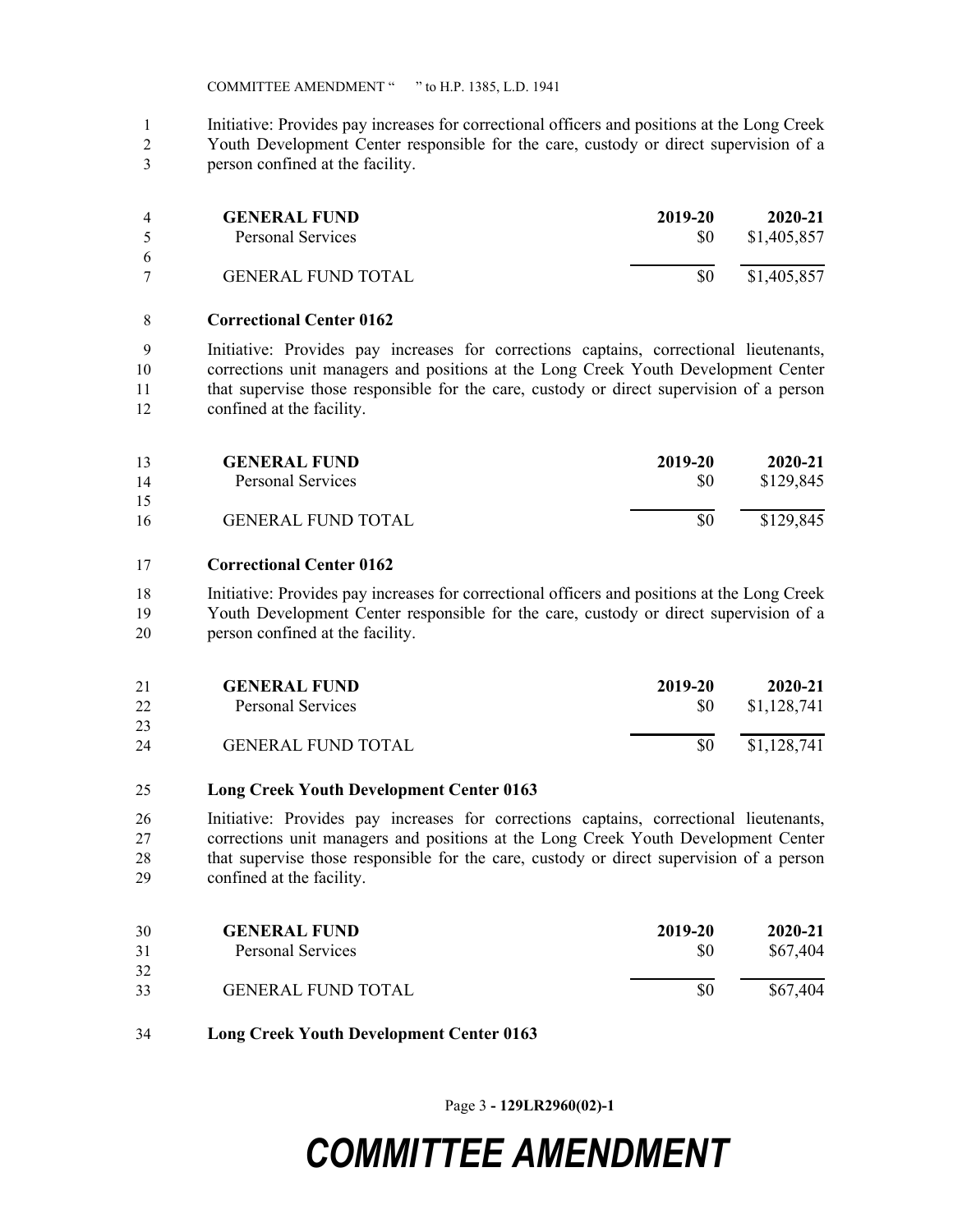COMMITTEE AMENDMENT " " to H.P. 1385, L.D. 1941

- Initiative: Provides pay increases for correctional officers and positions at the Long Creek
- Youth Development Center responsible for the care, custody or direct supervision of a person confined at the facility.

| 4      | <b>GENERAL FUND</b>       | 2019-20 | $2020 - 21$ |
|--------|---------------------------|---------|-------------|
| $\sim$ | Personal Services         | \$0     | \$560,991   |
| 6      |                           |         |             |
|        | <b>GENERAL FUND TOTAL</b> |         | \$560,991   |

### **Mountain View Correctional Facility 0857**

 Initiative: Provides pay increases for corrections captains, correctional lieutenants, corrections unit managers and positions at the Long Creek Youth Development Center that supervise those responsible for the care, custody or direct supervision of a person confined at the facility.

| 13 | <b>GENERAL FUND</b>       | 2019-20 | 2020-21  |
|----|---------------------------|---------|----------|
| 14 | <b>Personal Services</b>  | \$0     | \$86,126 |
| 15 |                           |         |          |
| 16 | <b>GENERAL FUND TOTAL</b> | \$0     | \$86,126 |

## **Mountain View Correctional Facility 0857**

 Initiative: Provides pay increases for correctional officers and positions at the Long Creek Youth Development Center responsible for the care, custody or direct supervision of a person confined at the facility.

| 21 | <b>GENERAL FUND</b>               | 2019-20 | $2020 - 21$ |
|----|-----------------------------------|---------|-------------|
| 22 | <b>Personal Services</b>          | \$0     | \$554,232   |
| 23 |                                   |         |             |
| 24 | <b>GENERAL FUND TOTAL</b>         | \$0     | \$554,232   |
|    |                                   |         |             |
| 25 | <b>CORRECTIONS, DEPARTMENT OF</b> |         |             |
| 26 | <b>DEPARTMENT TOTALS</b>          | 2019-20 | $2020 - 21$ |
| 27 |                                   |         |             |
| 28 | <b>GENERAL FUND</b>               | \$0     | \$4,085,590 |

| 29 |                                     |     |             |
|----|-------------------------------------|-----|-------------|
| 30 | <b>DEPARTMENT TOTAL - ALL FUNDS</b> | \$0 | \$4,085,590 |

 **Sec. 4. Retroactivity.** This Act applies retroactively to the first pay period commencing on or after July 1, 2020.'

 Amend the bill by relettering or renumbering any nonconsecutive Part letter or section number to read consecutively.

Page 4 **- 129LR2960(02)-1**